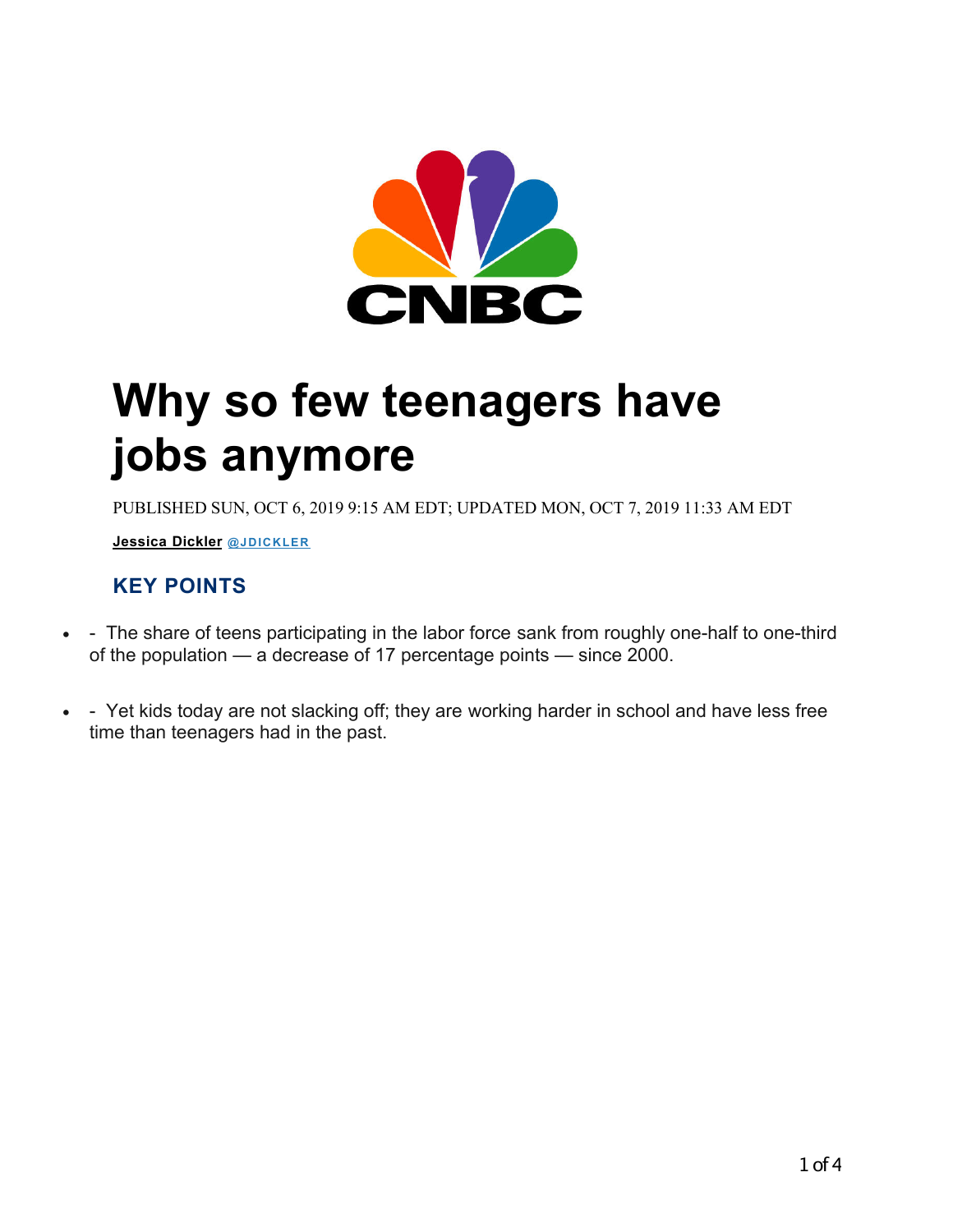

**Students arriving at school** *Hero Images | Getty Images*

Most people remember their first summer or after-school job, which provided cash to help pay for college or a car.

Today, vehicles and higher education — among other expenses — cost significantly more. Yet fewer teenagers are working.

The share of teens participating in the labor force peaked 40 years ago and has declined ever since. In 1979, nearly 60% of American teenagers were employed, an all-time high. Today, just over one-third, or 35%, of teens between the ages of 16 and 19 are part of the workforce.

Teens are less likely to work part-time while in school and also less likely to work over the summer, according to a study by the Hamilton Project and Brookings Institution.

"High school has become more intense," said Lauren Bauer, a co-author of the study.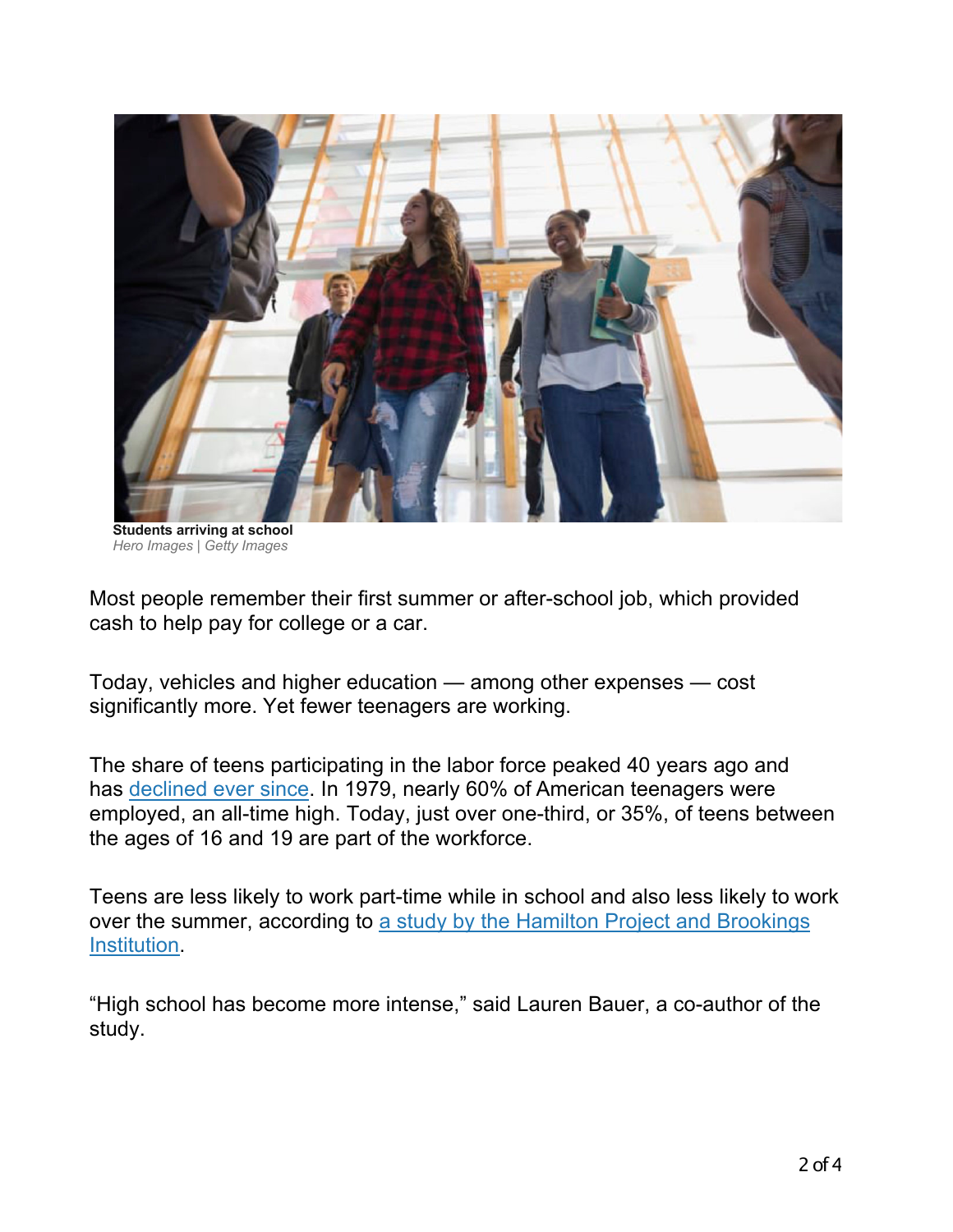"We have increasing demands on what it is that high schoolers need to be doing and how much time that takes," she said, including "not only homework and course requirements but other graduation requirements like public service."

"There is less time in the day to hold down a job."

Meanwhile, the advent of summer programs has increased exponentially over the past decade, according to Eric Greenberg, president of Greenberg Educational Group, a New York-based consulting firm with clients throughout the U.S. "The perception out there is that the more things they do, the better."

In fact, the popular conception that kids are spending more time on leisure or screen time is just not the case, Bauer said. "Teenagers are working really hard."

In addition to the time constraints on kids, a reduced demand for low-wage work and increased competition from older workers, among other factors, have also contributed to the sharp drop in labor force participation, the Brookings study found.

Now, more teenagers are enrolled in school and more schools are in session year-round. "The flip side is that graduation rates are way up," Bauer said.

According to the study, teens juggling both work and school spend less time on school than those who are enrolled only, demonstrating the trade-off.

The research also shows that prioritizing education over early work experience can increase the prospects for good job outcomes later in life.

However, kids who don't work also forgo an opportunity to learn valuable lessons about finance when they are young, cautioned Shelly-Ann Eweka, a certified financial planner and wealth management director at financial services firm TIAA.

That's where parents can step in, Eweka said. "Give the child some responsibility in terms of making financial decisions," she said, including the compromises that those decisions often entail.